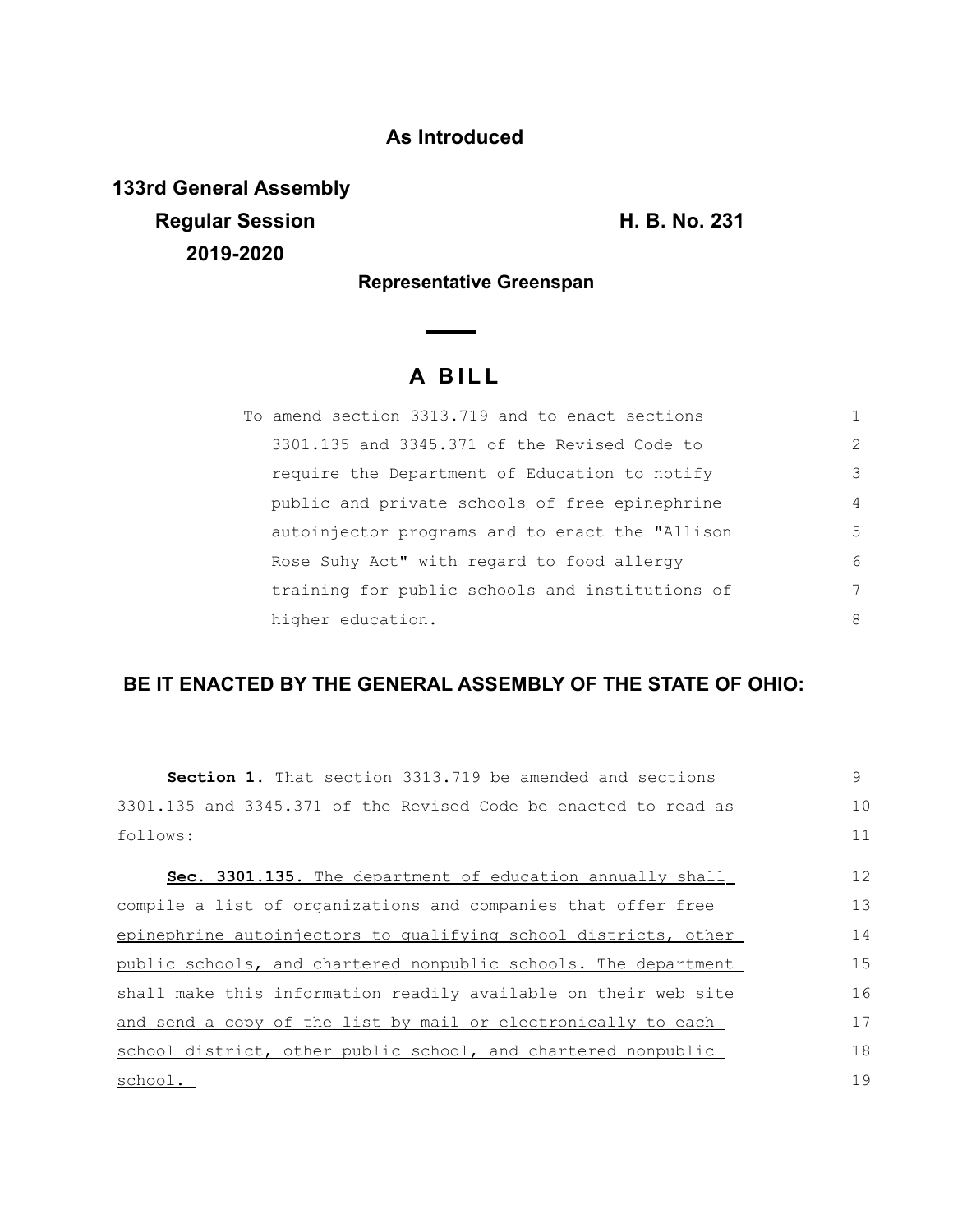| As used in this section, "other public school" has the           | 20 |
|------------------------------------------------------------------|----|
| same meaning as in section 3301.0711 of the Revised Code.        | 21 |
| Sec. 3313.719. (A) The board of education of each city,          | 22 |
| local, exempted village, and joint vocational school district    | 23 |
| and the governing authority of each chartered nonpublic school   | 24 |
| shall establish a written policy with respect to protecting      | 25 |
| students with peanut or other food allergies. The policy shall   | 26 |
| be developed in consultation with parents, school nurses and     | 27 |
| other school employees, school volunteers, students, and         | 28 |
| community members.                                               | 29 |
|                                                                  |    |
| (B) Each school district board may create training for all       | 30 |
| staff members and age-appropriate instruction for students in    | 31 |
| grades kindergarten through twelve on food allergies and ways in | 32 |
| which to assist an individual experiencing an allergic reaction. | 33 |
| (C) Training completed under division (B) of this section        | 34 |
| shall qualify as a professional development activity for the     | 35 |
| renewal of educator licenses, in addition to activities approved | 36 |
| by local professional development committees under division (F)  | 37 |
| of section 3319.22 of the Revised Code.                          | 38 |
| Sec. 3345.371. (A) Each state institution of higher              | 39 |
| education, as defined in section 3345.011 of the Revised Code,   | 40 |
| may develop and implement a policy to educate students and staff | 41 |
| on food allergies and ways in which to assist an individual      | 42 |
| experiencing an allergic reaction.                               | 43 |
|                                                                  |    |
| (B) If an institution develops the policy described in           | 44 |
| division (A) of this section, the institution shall provide all  | 45 |
| incoming students and staff with information about food          | 46 |
| allergies, including available campus resources and ways to help | 47 |
| prevent death as a result of an allergic reaction, and shall     |    |